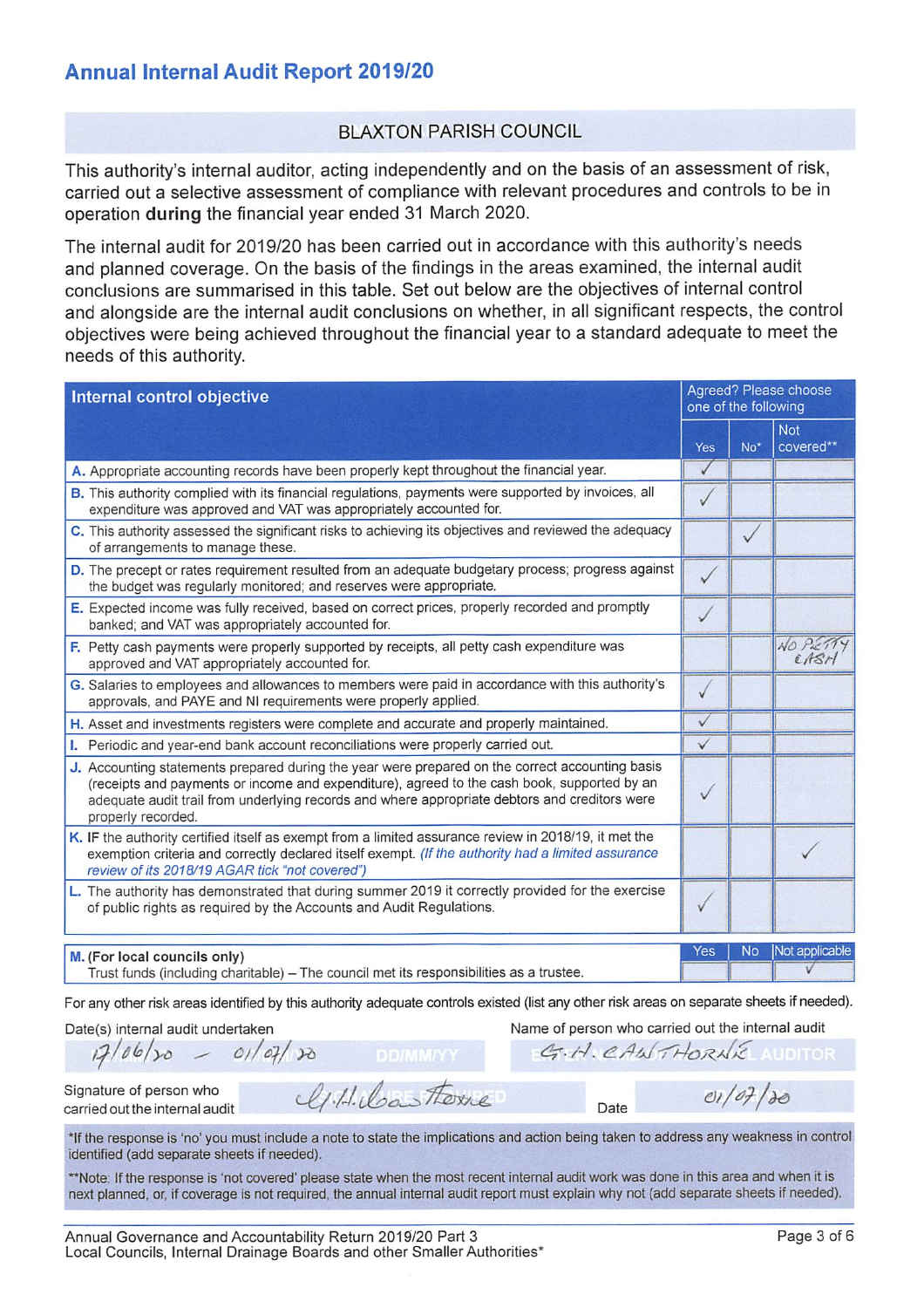## **Annual Governance and Accountability Return (AGAR) 2019-20**

#### **Blaxton Parish Council**

## **Annual Internal Audit Report 2019/20**

#### Internal control objective "C"

This authority assessed the significant risks to achieving its objectives and reviewed the adequacy of arrangements to manage these - **Answer No.**

#### Internal Audit Observations/Explanation

The Council undertook a risk assessment in 2018/19 which was approved on 21 March 2019. It is my understanding that the risk assessment for 2019/20 has been delayed because of the coronavirus pandemic restrictions and will be completed in 2020/21.

G H Cawthorne

Internal Auditor

1 July 2020